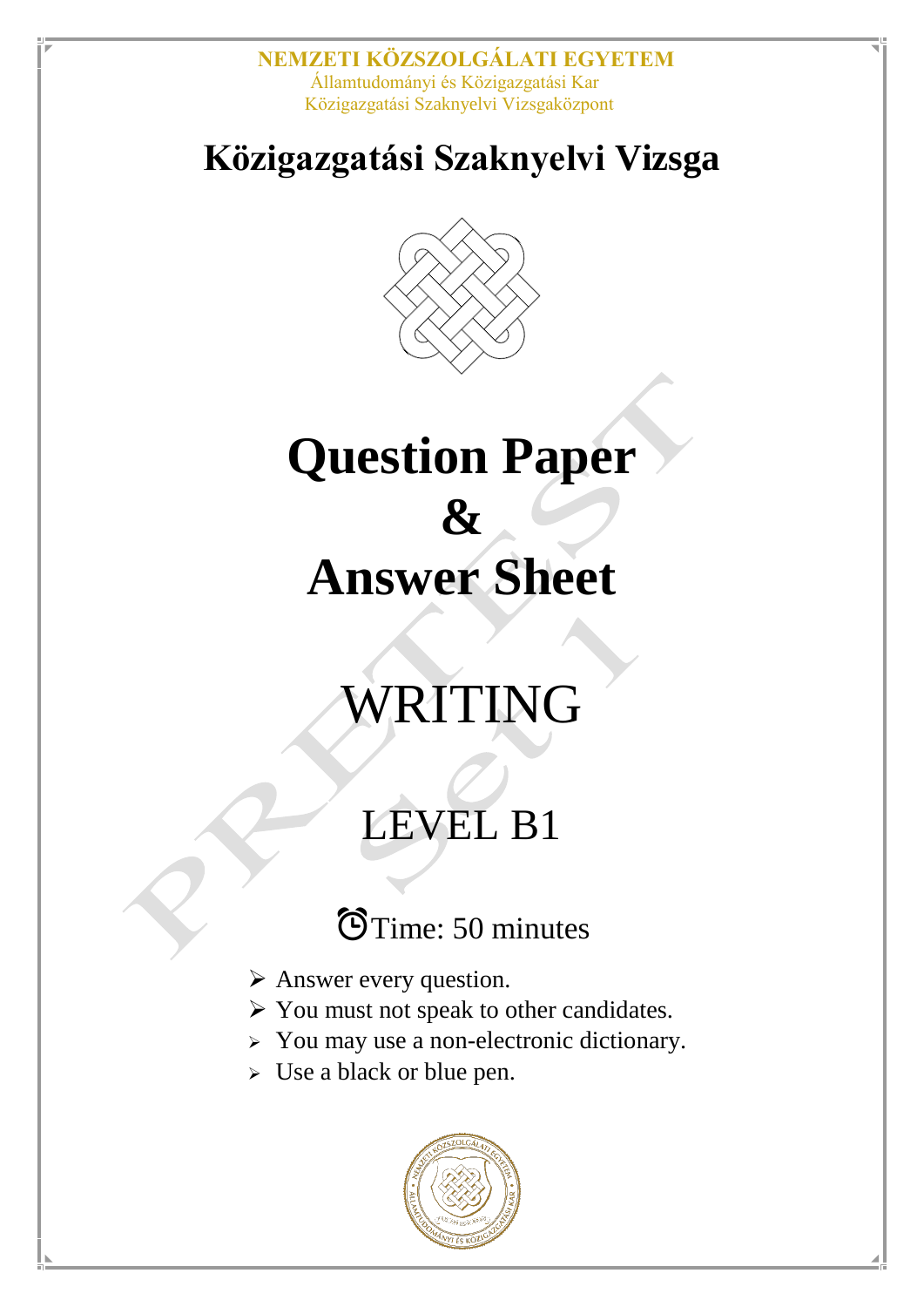### **TASK 1- FORM COMPLETION**

**You work for the Ministry of Innovation and Technology. You have recently participated in an international conference.**

**Fill in the feedback form with the missing details. Answer questions 1-3 in 30-40 words.**

| <b>FEEDBACK FORM</b>                                                                      |                                                                                                                                                                                                                |  |
|-------------------------------------------------------------------------------------------|----------------------------------------------------------------------------------------------------------------------------------------------------------------------------------------------------------------|--|
| <b>Digital Transformation of the Public Sector Conference</b>                             |                                                                                                                                                                                                                |  |
| <b>Organisation details</b>                                                               |                                                                                                                                                                                                                |  |
| Your organisation                                                                         | Ministry of Innovation and Technology                                                                                                                                                                          |  |
| City                                                                                      | <b>Budapest</b>                                                                                                                                                                                                |  |
| Country                                                                                   | Hungary                                                                                                                                                                                                        |  |
| <b>Feedback</b>                                                                           |                                                                                                                                                                                                                |  |
| Underline the presentations you<br>liked the most<br>Why did you like the presentation?   | Digital public governance<br>The identification of citizens and users<br>E-services for citizens<br>Cloud computing in the public sector<br>Big data in the public sector<br>Cybersecurity - future challenges |  |
|                                                                                           |                                                                                                                                                                                                                |  |
| How can your country/organization<br>benefit from the ideas?                              |                                                                                                                                                                                                                |  |
| What public administration topic<br>would you be interested in next<br>year? Explain why. |                                                                                                                                                                                                                |  |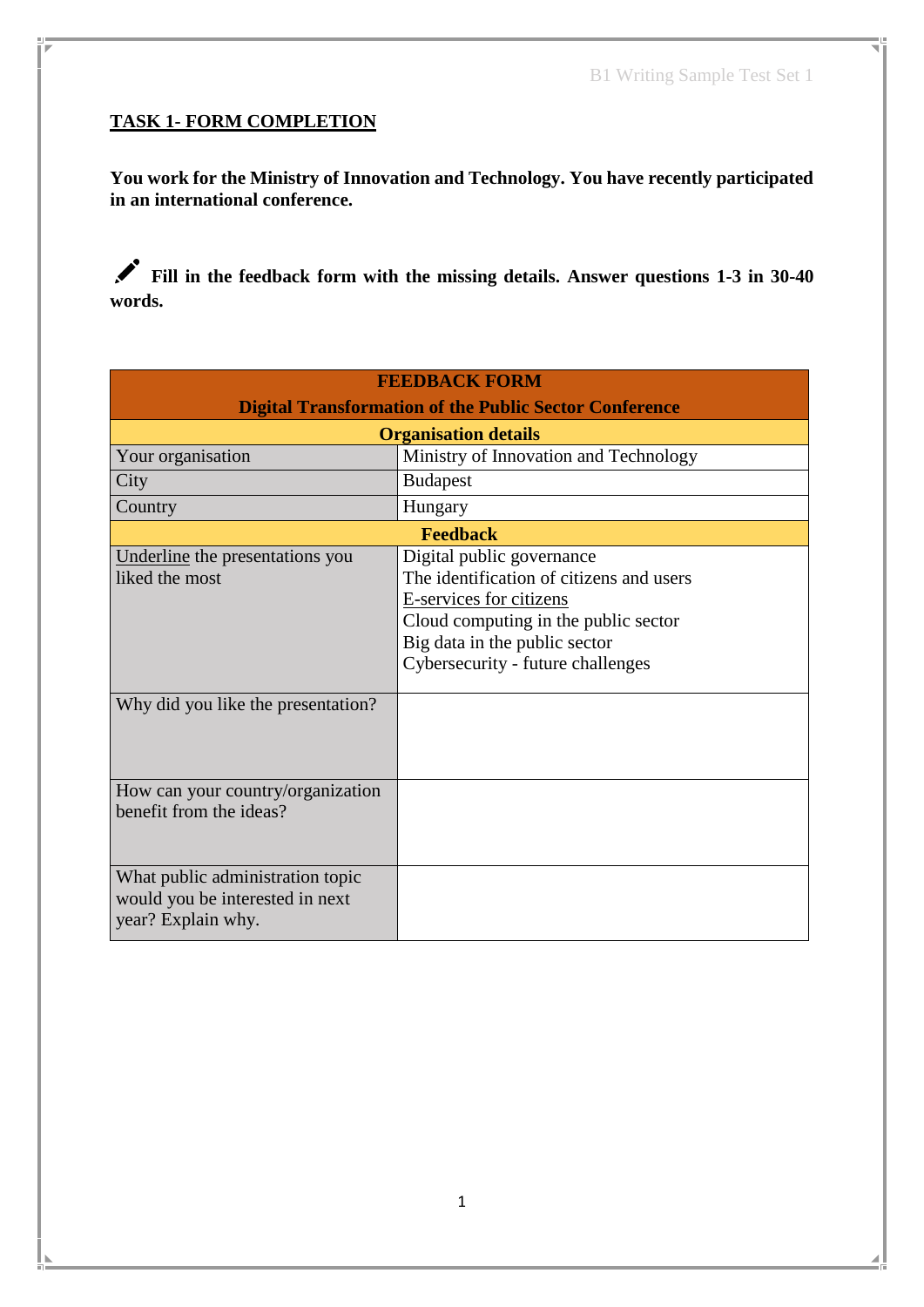#### **TASK 2 - FORMAL EMAIL**

You are a university graduate at NUPS. You would like to apply for traineeship at the **European Commission.** 

Write an application email in 120-150 words. Include the following points:

- why you want to apply;  $\overline{a}$
- your qualifications and previous work experience;  $\overline{a}$
- special skills.  $\omega$

From: I.kovats@uni-nke.stud.hu

To: ec.traineeship@ec.eu

Subject: Application